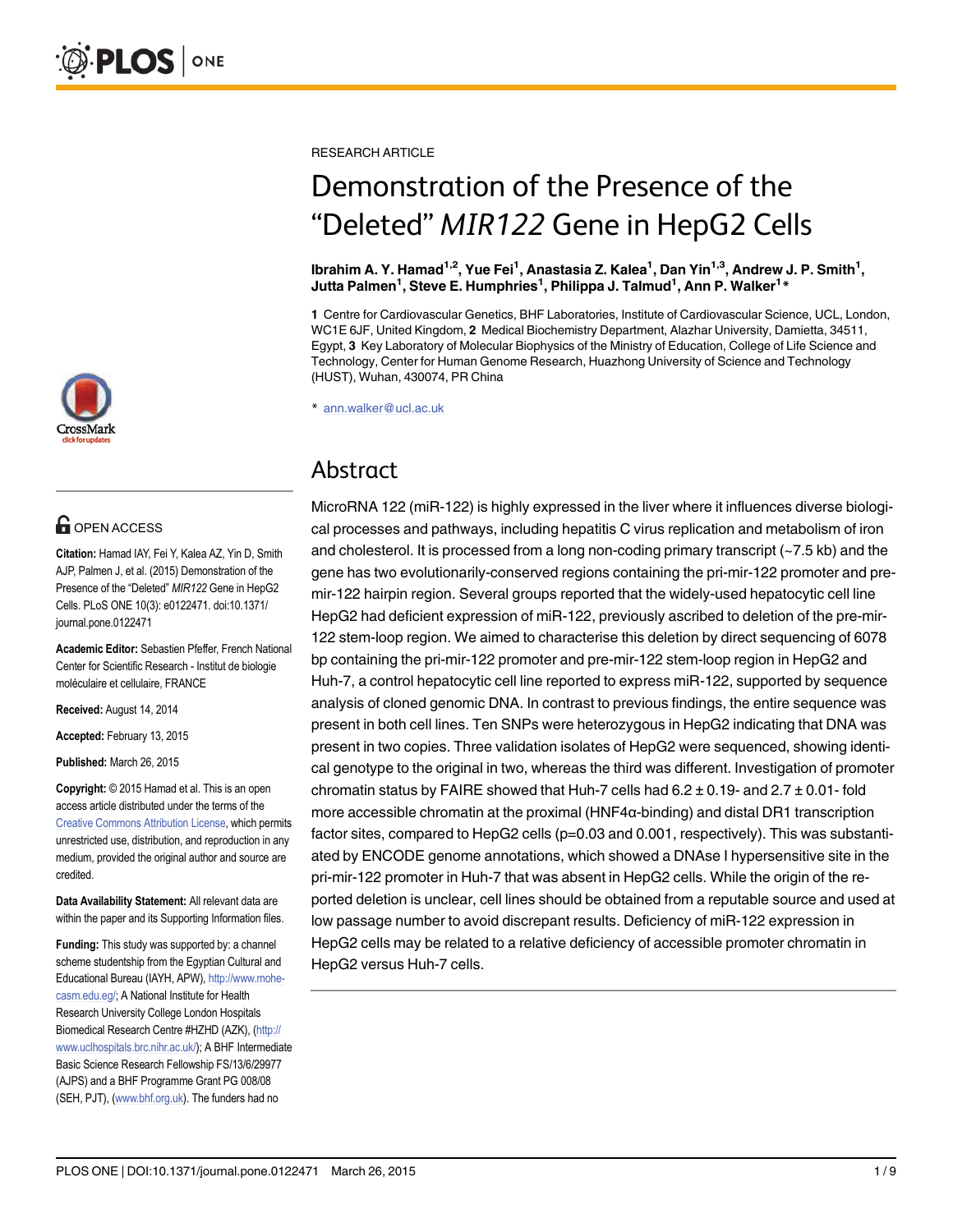<span id="page-1-0"></span>

role in study design, data collection and analysis, decision to publish, or preparation of the manuscript.

Competing Interests: The authors have declared that no competing interests exist.

#### Introduction

MicroRNA 122 (miR-122, encoded by EntrezGene ID 406906; OMIM \*609582) is predominantly expressed in the liver  $[1]$  $[1]$ . MicroRNAs generally act by binding to partially complementary sequences in the 3' untranslated region (UTR) of target mRNAs, resulting in either mRNA degradation or block of translation. However miR-122 may also act via a different mechanism, as it also binds to the 5' UTR of the RNA genome of the hepatitis C virus (HCV), promoting viral replication [\[2](#page-7-0)]. MiR-122 participates in regulation of post-transcriptional gene expression in diverse physiological and pathological processes. These include support of the HCV viral cycle in hepatocytes, cell growth, apoptosis, carcinogenesis and regulation of hepatic iron and cholesterol metabolism  $[1-7]$  $[1-7]$  $[1-7]$  $[1-7]$  $[1-7]$ . Thus, antagonism of miR-122 decreased total plasma cholesterol levels whereas miR-122—mimics were shown to target the HFE and HFE2 (HJV) genes, influencing hepcidin levels and thereby body iron absorption, in both animal models and man. A phase 2 clinical trial of miR-122 inhibition using the locked nucleic acid miR-122 inhibitor miravirsen for treatment of chronic HCV genotype 1 infection reported dose-dependent reductions in the level of HCV RNA. Serum total cholesterol levels were also decreased by  $\sim$ 25% over the 12 week period after miravirsen treatment  $[4-7]$  $[4-7]$  $[4-7]$  $[4-7]$ . Hence miR-122 may also be considered as a potential therapeutic target in non-alcoholic fatty liver disease, the metabolic syndrome and cardiovascular disease.

Reduced expression of miR-122 in hepatocellular carcinoma versus control liver tissue and implication of many of its target mRNAs in carcinogenesis suggested that miR-122 acts as a tumour suppressor in hepatocytes  $[8-10]$  $[8-10]$  $[8-10]$ . However, studies of the expression pattern of miR-122 in two models of human liver cancer reported that miR-122 is expressed in the Huh-7 cell line but deficient in HepG2  $[3,9-13]$  $[3,9-13]$  $[3,9-13]$  $[3,9-13]$  $[3,9-13]$  $[3,9-13]$  $[3,9-13]$ . The potential basis of this difference in expression was investigated by cloning and sequencing the pre-mir-122 stem-loop genomic region, along with two sequences proposed at that time as putative promoter regions, from HepG2 and Huh-7 cells. The pre-mir-122 stem-loop region, but not the two upstream regions, was reported to be deleted only in HepG2 cells and this was suggested to be the cause of deficient miR-122 expression in these cells [\[9](#page-7-0)]. However, the results of the cloning experiment appeared inconclusive and the pri-mir-122 promoter was not investigated  $[9,14]$  $[9,14]$ . We therefore aimed to clarify the nature of any deletion of the MIR122 gene in the genomic DNA of the widely-used HepG2 hepatocytic model cell line.

#### Materials and Methods

HepG2 cells were obtained directly from European Collection of Cell Cultures (ECACC, Public Health England, Porton Down, England; catalogue no. 85011430, passage +101, vial date 12/04/11), where the identity of the cell line had been validated by short tandem repeat DNA profile and karyotype analyses. After 6 weeks storage in liquid nitrogen, the culture was established and after a single passage, the cell pellet was harvested for DNA preparation (HepG2-1). Validation isolate HepG2-2, from Dr Clare Selden, UCL (Royal Free Hospital Campus), UK was validated as HepG2 by analysis of both microsatellite genotypes and "DNA barcodes"; tested mycoplasma-free in three different assays; tested free of selected human pathogens and was shown to be sterile by direct inoculation analysis  $[15]$  $[15]$ . HepG2-3, from Professor Ann K. Daly, Newcastle University Medical School, UK, was originally obtained from ATCC. Details of the third laboratory isolate, HepG2-4, are available upon request. Control Huh-7 D12 cells (referred to as Huh-7; catalogue no. 01042712, passage 19) were obtained directly from the European Collection of Cell Cultures (Public Health England, Porton Down, England)  $[16,17]$ . HepG2 cells were cultured in Eagle's minimal essential medium with 10% foetal bovine serum (FBS) and 1% non-essential amino acids (Thermo Scientific SH3023801) and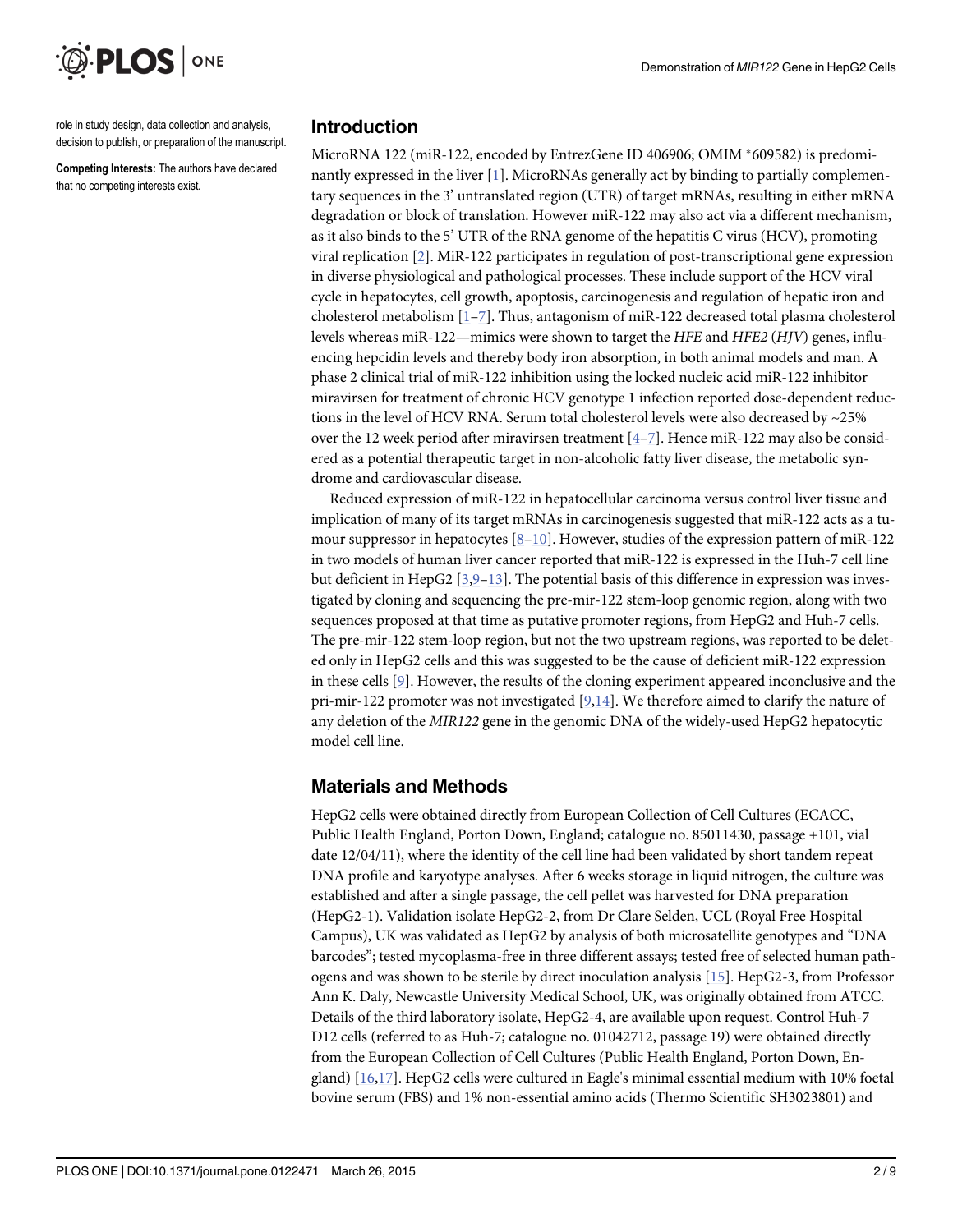<span id="page-2-0"></span>Huh-7 cells in Dulbecco's Modified Eagle Medium with 10% FBS and 2 mM glutamine under 5% CO<sub>2</sub> at 37°C. Cultures were passaged at 70–80% confluence and seeded at 2–3  $\times10^{6}$  cells per 75  $cm<sup>2</sup>$  flask.

Genomic DNA was extracted using the Nucleospin Blood QuickPure kit (Macherey-Nagel, Germany). Primers were designed using Primer3 (v. 0.4.0) [[18,19](#page-8-0)] to amplify a 6078 bp region spanning the pri-mir-122 promoter and pre-mir-122 stem-loop region in 13 overlapping frag-ments for direct sequencing (Source Bioscience, Nottingham, UK; [S1 Table](#page-7-0)) [\[9](#page-7-0),[14](#page-8-0)]. The sequence across a heterozygous, frame-shifting length polymorphism of a poly(T) tract was investigated by amplification of the miR122\_735F / miR122\_735R fragment, initially using Taq PCR Master Mix Kit (QIAGEN, UK). Fragments were cloned into pGEM-T Easy Vector System (Promega, UK) and transformed into E. coli XL-10 Gold (Stratagene / Agilent Technologies, UK) for plasmid purification using QIAprep Spin Miniprep kit (QIAGEN, UK) and sequencing using vector SP6 and T7 RNA polymerase promoter primers. Three HepG2 and five Huh-7 clones were sequenced. The cloning was repeated using Phusion high fidelity DNA polymerase (New England Biolabs Ltd, UK) and cloning the PCR products into Zero Blunt TOPO (Life Technologies Ltd, UK), transformation into E. coli TOP10 for plasmid purification using the QIAprep Spin Miniprep kit and sequencing using vector T3 and T7 RNA polymerase promoter primers of seven HepG2 and eight Huh-7 clones. The sequences were aligned to the GRCh37/hg19 (Feb. 2009) human genome assembly using ClustalW [\[20\]](#page-8-0). The Encyclopedia of DNA Elements (ENCODE) annotations and the positions of common SNPs were identified using the UCSC Genome Browser and dbSNP  $[21-23]$  $[21-23]$  $[21-23]$  $[21-23]$ . The 6078 bp region spanning the primir-122 promoter and pre-mir-122 region was re-sequenced for validation in three additional HepG2 isolates from different sources. All primer sequences are listed in [S1 Table.](#page-7-0)

Formaldehyde-Assisted Isolation of Regulatory Elements (FAIRE) was performed as previously described [[24](#page-8-0)–[26\]](#page-8-0). Sonication of genomic DNA from HepG2 and Huh-7 cells was performed using a UCD300 Bioruptor Next Generation sonication system (Diagenode s.a., Belgium) with a protocol of 20 cycles (1 min sonication, 1 min cooling; sonication level: high) at 4°C, in 100–300μl volumes (1.5 ml tubes), to obtain DNA fragments of 100–1000 bp, as determined by electrophoresis on 1% agarose, 0.5% Nusieve GTG agarose (Lonza) gels prepared in 8.9 mM Tris-borate buffer, 2mM EDTA pH 8.0 (1x TBE). Quantitative real-time PCR (qRT-PCR) analysis was performed in a 384 well plate using 10 ng FAIRE or non-FAIRE control DNA as template, 1x ABI Power SYBR Green mastermix #4367659 and 0.5 μM forward and reverse primers in 10 μl reactions. Primer pairs q122DR1-1F / q122DR1-1R and q122DR1-2F / q122DR1-2R ([S1 Table\)](#page-7-0) were designed for the proximal and distal DR-1 sites in the pri-mir-122 promoter, respectively [[14](#page-8-0)]. Primers qHPRT1e3F / qHPRT1e3R were identified from ENCODE annotations to flank a well-defined, "gold standard" control site of inacces-sible chromatin in HepG2 and Huh-7 cells under basal conditions, as recommended [\[27\]](#page-8-0). The qRT-PCR was performed using an ABI 7900HT Real-Time PCR System and the data were collected using RQ Manager v1.2 software. Three biological replicate cell culture experiments were analysed, each with four technical replicates. The comparative Ct method  $(2<sup>-{\Delta\Delta Ct</sup>}$ ) was used to calculate the relative level of accessible chromatin, as the proportion of that in HepG2 [\[28](#page-8-0)]. No template controls were run in each assay to verify absence of PCR contamination. Data are presented as mean ± SEM and significance was determined using the Students' paired, two tailed t-test.

#### **Results**

The pre-mir-122 stem-loop region, which was previously not detected in DNA from HepG2 cells and was reported likely to be mutated or deleted, was sequenced and shown to be present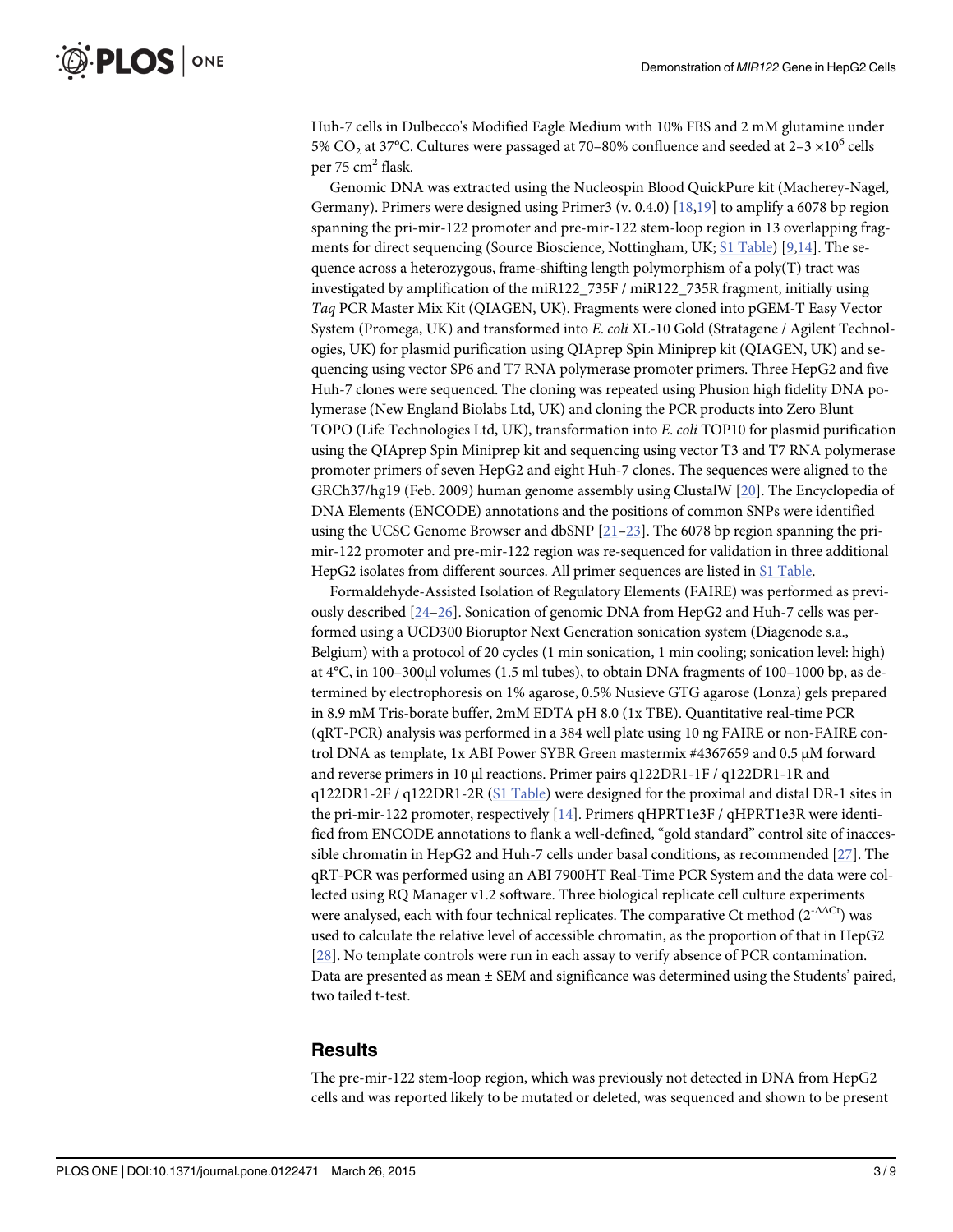<span id="page-3-0"></span>

Fig 1. The "deleted" MIR122 gene is present in two copies in HepG2 cells. A schematic diagram illustrates the human MIR122 genomic locus. Li et al (2011) identified the pri-mir-122 promoter and the two DR-1 sites which were investigated by FAIRE in this study [\[14\]](#page-8-0). The position of the pre-mir-122 stem-loop region, previously reported to be deleted in HepG2 cells, is indicated. FAIRE showed that Huh-7 cells had 6.2 ± 0.19- and 2.7 ± 0.01- fold more accessible chromatin at the DR1-1 (proximal) and DR1-2 (distal) sites than  $HepG2$  ( $p = 0.03$  and  $0.001$ ), respectively. The ENCODE DNase I hypersensitivity (DNAse HS, relative units; Duke University) annotations of MIR122 are shown as density signals for Huh-7 and HepG2 [\[22,23](#page-8-0)]. Consistent with the FAIRE results, these annotations showed a DNase I hypersensitivity site in the pri-mir-122 promoter in Huh-7 that was not seen in HepG2. The region was sequenced in 13 reactions (overlapping horizontal bars) and shown to be present in both Huh-7 and HepG2 cell lines (HepG2 isolates 1, 2 and 3). Ten SNPs spanning the region were heterozygous indicating that DNA was present in two copies. The positions of the miR-122 gene (upstream) and miR-122 gene (downstream) primers [\(Table 1](#page-4-0)) previously used to report the HepG2 MIR122 "deletion" [[9](#page-7-0)] are indicated by arrowheads; the downstream primer was located within an AluJb repeat sequence. The widely-reported deficiency of miR-122 expression in HepG2 cells is not caused by a MIR122 deletion, but may be related to a less accessible chromatin conformation in HepG2 than Huh-7 cells. Scale bar, 2kb.

doi:10.1371/journal.pone.0122471.g001

in the genomic DNA of HepG2 cells. The primer (miR-122 gene (downstream)) which Wu and colleagues previously used to report a deletion mapped within an Alu repeat sequence. This primer and its pair (miR-122 gene (upstream)) also contained one and three nucleotide differences, respectively, to the GRCh37 / hg19 (Feb. 2009) human genome assembly at their 5' ends (Fig. 1) [[9\]](#page-7-0). Direct sequencing of 6078 bp of genomic DNA containing the pri-mir-122 promoter and the pre-mir-122 hairpin region indicated identical sequence to chr18:56112983– 56119060 of the GRCh37 / hg19 assembly, with the exception of 10 SNPs for which two different alleles were demonstrated in the original isolate HepG2-1, indicating that two copies of this genomic region were present in the genomic DNA of HepG2 cells ( $Fig. 1$ ) [[9,](#page-7-0)[14,22](#page-8-0)]. Validation in three additional isolates of HepG2 cells showed identical genotype for the karyotyped- and "DNA barcoded"- reference isolate HepG2-2 and for HepG2-3, whereas HepG2-4 had a differ-ent genotype at all 10 SNPs [\(Table 1](#page-4-0)).

The results from cloned single allele sequencing from the original HepG2-1 isolate confirmed that two of the upstream SNPs, rs9966765 and rs1135519, were heterozygous. In addition, analysis of the cloned sequences for a  $poly(T)$  length polymorphism located upstream of the pre-mir-122 stem-loop region (reported in dbSNP as rs143672020 and rs71173053) was consistent with the presence of two alleles for HepG2 [\(Fig. 2\)](#page-5-0). The single allele cloned sequences obtained after amplification with Taq polymerase showed both an apparent slippage in the length of the poly(T) tract and sequence differences between clones at positions not corresponding to the positions of common SNPs ([Fig. 2A](#page-5-0)). The cloning was therefore repeated after amplification using a proofreading DNA polymerase. Such changes were still observed after amplification with Phusion High Fidelity DNA Polymerase, with 3/15 (20%) of single allele clones obtained from HepG2 and Huh-7 DNA showing apparent poly(T) slippage and also four sequence variants observed that were not seen in other clones of the same haplotype [\(Fig. 2B\)](#page-5-0). Overall, despite this sequence heterogeneity, the polymorphisms confirmed two different haplotypes in HepG2 DNA, consistent with the presence of two alleles of the pre-mir-122 stem-loop region.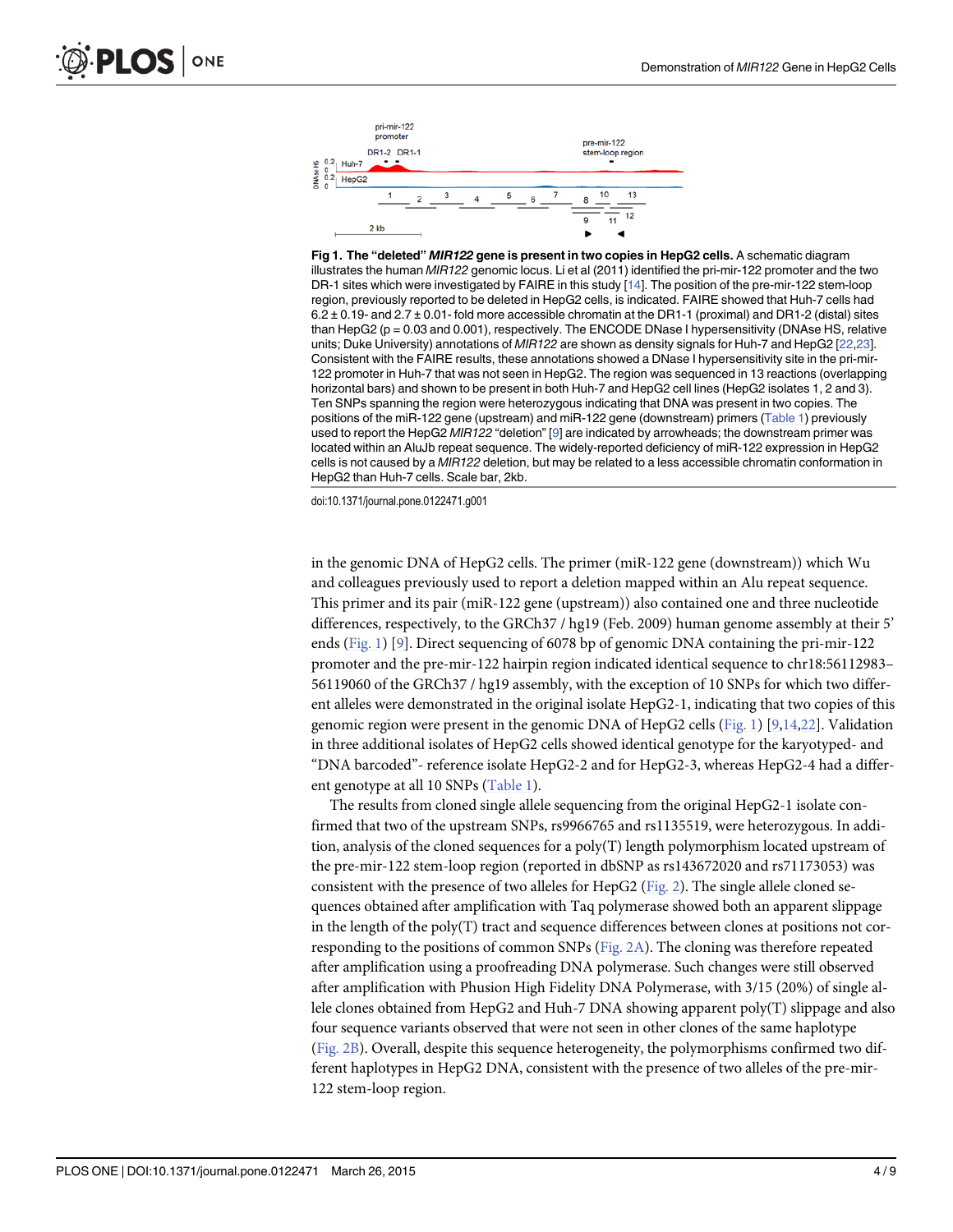<span id="page-4-0"></span>

| <b>PCR</b>     | <b>SNP</b>  | Genotype of cell line isolate |                       |               |
|----------------|-------------|-------------------------------|-----------------------|---------------|
|                |             | HepG2-1, HepG2-2 & HepG2-3    | HepG2- $4^{\text{a}}$ | Huh-7         |
|                | rs7227488   | AG                            | AA                    | GG            |
|                | rs60575556  | GG                            | TΤ                    | GG            |
| $\overline{c}$ | rs4245271   | AG                            | AA                    | GG            |
| 4              | rs4245272   | AT                            | TT                    | AA            |
| 4              | rs4940703   | AG                            | AA                    | GG            |
| 4              | rs4940704   | GG                            | AA                    | GG            |
| 5              | rs9319929   | AC                            | AA                    | <sub>CC</sub> |
| 6 & 7          | rs9966765   | CG                            | CC                    | GG            |
| 7              | rs1135519   | <b>CT</b>                     | CC                    | TΤ            |
| 11, 12 & 13    | rs17669     | <b>CT</b>                     | CC                    | ТT            |
| 12 & 13        | rs145725411 | <b>CT</b>                     | <b>CC</b>             | TT            |
| 13             | rs6566969   | AG                            | AA                    | GG            |

[Table 1.](#page-3-0) Sequence validation of HepG2 identity confirmed the presence and heterozygosity of the pri-mir-122 promoter and pre-mir-122 stem-loop region.

The pre-mir-122 stem-loop region, previously reported to be deleted in HepG2, was shown to be present in all isolates sequenced (PCRs 10, 11 and 12). Ten SNPs were heterozygous in three isolates of HepG2, indicating that DNA was present in two copies.

<sup>a</sup>The genotype of the isolate designated HepG2-4 indicated that it was probably not HepG2.

doi:10.1371/journal.pone.0122471.t001

Chromatin accessibility in the original HepG2-1 isolate was analysed by FAIRE at the two DR-1 (potentially HNF4α-binding) transcription factor sites described in the pri-mir-122 promoter [[14](#page-8-0)]. Consistent with the reported deficiency of miR-122 expression in HepG2 cells, FAIRE showed that Huh-7 cells had  $6.2 \pm 0.19$ - and  $2.7 \pm 0.01$ - fold more accessible chromatin at the proximal and distal DR-1 promoter sites,  $(p = 0.03$  and 0.001, respectively), than did HepG2 cells. Consistent with these findings, *in silico* analysis also indicated some regulatory differences between the two cell lines. A DNase I hypersensitive site was present at the pri-mir-122 promoter in Huh-7 cells that was absent in the HepG2 cells, indicating a difference in potential promoter activity and suggesting an effect on miR-122 expression  $(Fig. 1)$  $(Fig. 1)$  $(Fig. 1)$  [\[14,22,23](#page-8-0)].

#### **Discussion**

MiR-122 is considered a potential therapeutic target as it regulates diverse processes and pathways, including HCV replication and hepatic iron and cholesterol metabolism. A clinical trial of miR-122 inhibition using miravirsen in the setting of HCV infection showed dose-dependent reduction of HCV RNA, along with a maximal reduction in serum total cholesterol concentration of  $\sim$  0.8–1.7 mM and a sustained reduction 14 weeks after cessation of treatment of  $\sim$  0.4– 1.7 mM, depending on the dosage group [[7\]](#page-7-0). The present study demonstrated that the region encompassing pri-mir-122 promoter and pre-mir-122 stem-loop was present in the HepG2 cell line, whereas deletion of the pre-mir-122 stem-loop region had been previously reported as the cause of low miR-122 expression in HepG2 cells [\[9](#page-7-0)[,14\]](#page-8-0). This was supported by direct sequencing of PCR products and cloned DNA. Although "loss of heterozygosity" of tumour suppressor genes is a commonly observed step in tumourigenesis, there was no "loss of heterozygosity" of the MIR122 gene in HepG2 cells: two different alleles were detected at 10 SNPs spanning the 6078 bp genomic region spanning the pri-mir-122 promoter and the pre-mir-122 stem-loop region [\[29](#page-8-0)]. The sequence of the original isolate, obtained and used directly from ECACC, was identical to two of three additional isolates of HepG2 obtained from different laboratories, one of which had been validated as HepG2 by karyotyping and "DNA barcoding"[ $15$ ]. The third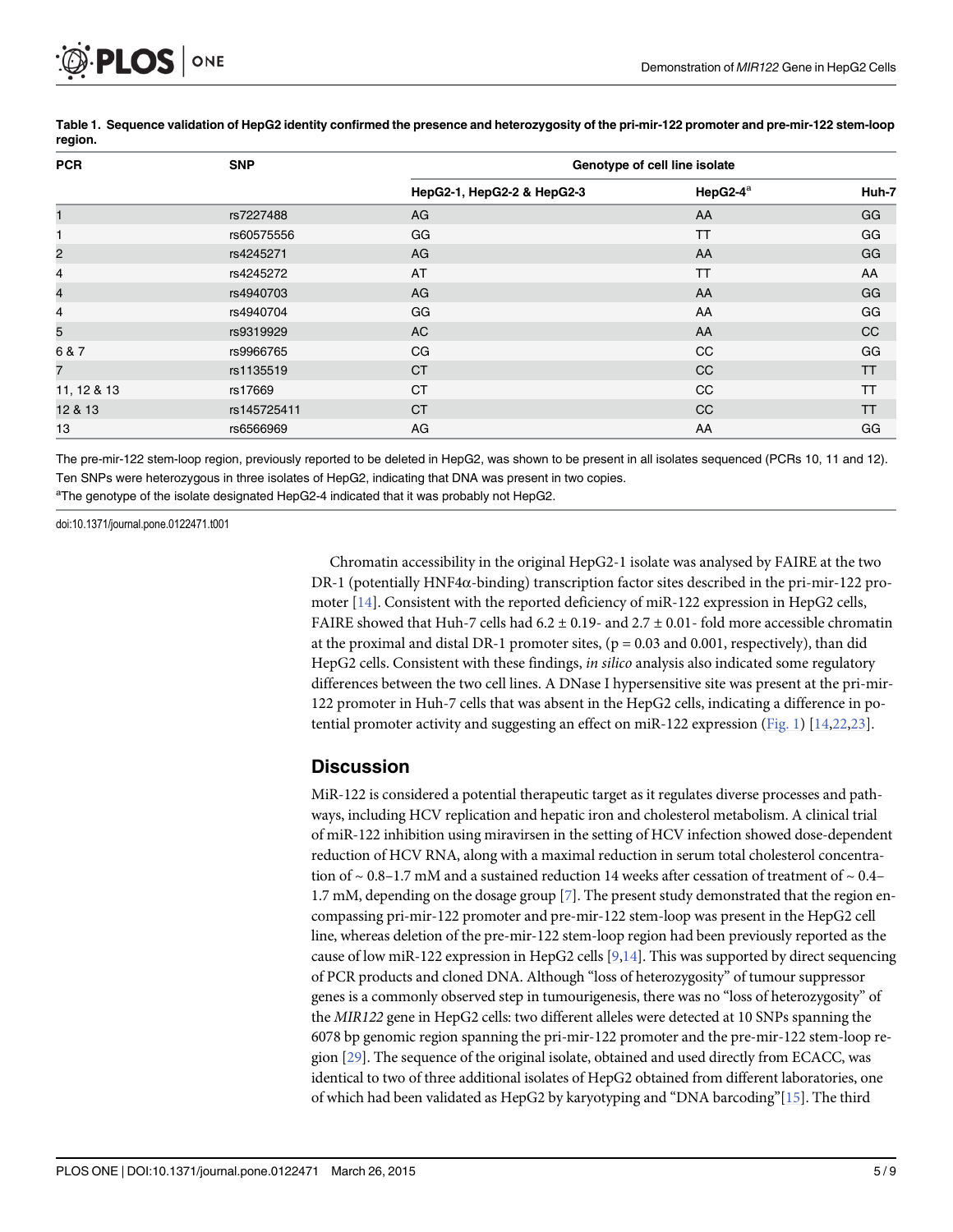<span id="page-5-0"></span>

[Fig 2. C](#page-3-0)loned pre-mir-122 stem-loop region sequences from HepG2 DNA show two different haplotypes. (A) Cloned DNA sequences obtained after amplification with Taq polymerase. Two haplotypes (differently shaded) were observed for HepG2, consistent with the presence of two alleles across this region. However, among the eight HepG2 and Huh-7 clones, six sequence differences to the reference genome assembly were detected (\*), so cloning was repeated using a proofreading DNA polymerase. (B) Cloned DNA sequences obtained after amplification with Phusion high fidelity DNA polymerase. Essentially the same two haplotypes of HepG2 were seen, but three novel single nucleotide substitution variants were detected and in a fourth clone, the rs9966765 allele did not correspond to the background haplotype observed. The reported error rate of Phusion High-Fidelity DNA Polymerase (GC Buffer) is 9.5 x 10<sup>-7</sup> errors / base pair / PCR cycle (New England Biolabs). SNPs rs9966765 and rs1135519 are located upstream of the pre-mir-122 stem-loop region; their respective alleles are shown. The genomic positions on chromosome 18 (GRCh37/ hg19 (Feb. 2009) human genome assembly) of non-SNP sequence variants and the alleles observed are shown;  $(T)_n$  refers to the length (base pairs) of the polymorphic poly(T) tract. \*, position showing a sequence variant not corresponding to the predominant haplotypes observed.

doi:10.1371/journal.pone.0122471.g002

isolate also showed no evidence of deletion across the 6078 bp region sequenced; however, it had a different genotype at all 10 SNPs, indicating that this cell line was probably not HepG2. This observation emphasises the importance of obtaining cell lines from a reputable source and using them at low passage number. Overall, the data confirmed the presence of the region spanning the pri-mir-122 promoter and pre-mir-122 stem-loop region in the genome of HepG2 cells. Thus, deletion is not the cause of the widely reported low basal miR-122 expression in HepG2 cells  $[3,9-13]$  $[3,9-13]$  $[3,9-13]$  $[3,9-13]$ . This deficient expression could therefore result from chromatin or histone features either of the MIR122 gene itself or of an enhancer or other remote regulatory sequence.

MiR-122 is predominantly expressed in the liver where it regulates several hepatic pathways and processes. The liver-enriched transcription factor HNF4α is an important regulator of miR-122 expression; in Huh-7 cells,  $HNF4\alpha$  was previously shown to bind to the proximal conserved DR-1 site in the pri-mir-122 promoter  $[14]$  $[14]$  $[14]$ . The distal DR-1 site was not investigated. FAIRE was therefore used to investigate accessibility of chromatin at the two predicted DR-1 sites in the pri-mir-122 promoter. By FAIRE, Huh-7 cells had  $6.2 \pm 0.19$ - and  $2.7 \pm 0.01$ - fold more accessible chromatin at the proximal and distal DR1 sites, respectively, compared to HepG2 cells ( $p = 0.03$  and 0.001, respectively). Consistent with these findings, *in silico* analysis of ENCODE annotations showed a DNAse I hypersensitive site in the pri-mir-122 promoter of the Huh-7 cell line that was absent from HepG2 cells. This indicated that under the basal conditions studied, in Huh-7 cells, DNA at this site was relatively accessible for binding of transcription factors whereas in HepG2, chromatin was condensed and inaccessible. Taken together, these data indicate that chromatin at two predicted  $HNF4\alpha$  binding sites in the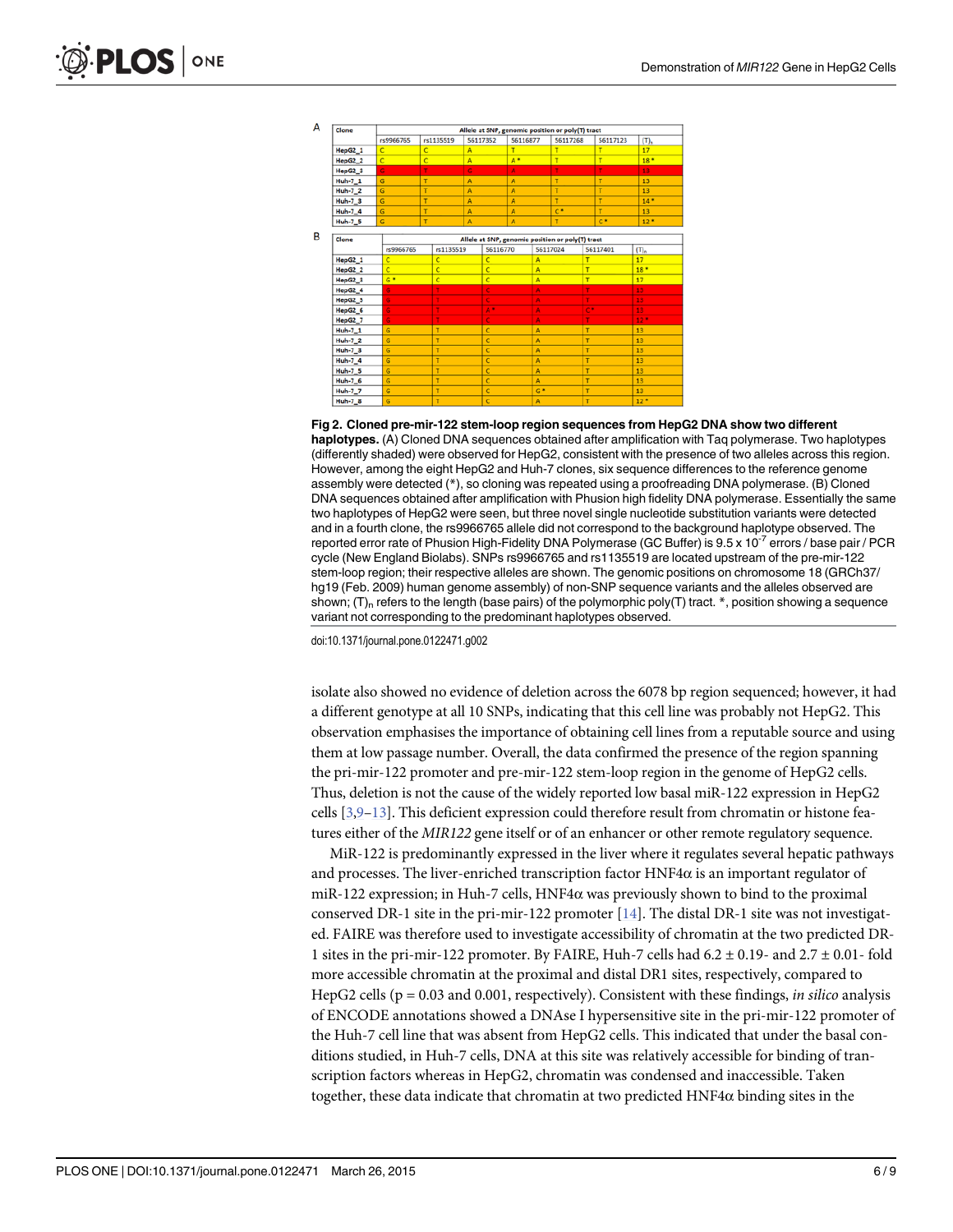<span id="page-6-0"></span>HepG2 promoter (one of which was previously demonstrated to bind  $HNF4\alpha$ ) is less accessible than that in Huh-7 cells, potentially leading to transcriptional repression. This mechanism could contribute to or explain the reported difference in miR-122 expression between the two cell lines.

Sequence heterogeneity of a poly(T) tract in the  $MIR122$  gene was detected by sequencing cloned DNA, which also supported the presence of two different alleles in HepG2 cells, although some clone haplotypes showed an apparent "slippage" in the length of the poly(T) tract and / or additional "non-SNP" single nucleotide substitutions in individual clones. The origin of this micro-heterogeneity of DNA sequence is not known, but it could have been present in the original tumour from which the HepG2 cell line was derived  $[16]$  $[16]$ , or may have occurred during cloning or propagation of the cell line, or as a result of PCR or cloning. Similar sequence heterogeneity was observed for cloned Huh-7 DNA. The observed error rate was ~14-fold higher than that reported for Phusion High-Fidelity DNA Polymerase (GC Buffer) (New England Biolabs; [Fig. 2](#page-5-0)) which, if this error rate is correct, suggests that these changes are unlikely to have arisen solely as a result of PCR errors. The spectral karyotype of HepG2 was previously reported to show widespread cytogenetic heterogeneity, with both aneuploidy and structural abnormalities of chromosomes (52–78, XY; del(1)(p22); +2; +der(6)t(6;17)(p10;q22); +14; +der(16)t(6;16)(q22;p13.3); +20 X 2; der(21)t(1;21)(p22;q10)). However, these cytogenetic changes did not involve chromosome 18, which contains the MIR122 gene[\[30\]](#page-8-0). Other com-monly used cell lines have been found to harbour gene deletions [[31,32\]](#page-8-0), underlining the value of confirming cell culture studies performed with easily manipulated cell lines in additional cell lines or in more physiologically-relevant systems such as primary cell cultures.

The original error leading to incorrect reporting of deletion of the pre-mir-122 stem-loop region [\[9\]](#page-7-0) could have arisen due to failure of PCR amplification or cloning. The downstream primer used by these authors for PCR was within an Alu repeat, a family of highly repeated sequences that are estimated to be present in over a million copies in the human genome [\[33\]](#page-8-0). Hence, degeneracy of one PCR primer and primer-template mismatches could have contributed along with other factors, such as template quality, to failure of amplification of the pre-mir-122 stem-loop region from HepG2 genomic DNA. Alternatively, the isolate of HepG2 cells used by these authors could possibly have undergone homozygous deletion of MIR122 if late passage number cells were used; or a failure of cloning could have led to the incorrect identification of an apparent deletion.

The HepG2 cell line has been widely used as model human hepatocytic cell line in many biological studies, with a PubMed search (HepG2; 02/03/15) showing 17,490 citations. HepG2 cells offer certain advantages over Huh-7 cells as a model system, such as the ability to polarise with tight junctions separating apical and basolateral poles, forming structures reminiscent of the bile canaliculi of intact liver. For example they have been proposed as a model in which to investigate the effects of hepatocyte polarity upon the HCV life cycle [[34](#page-8-0)]. While HCV replication in the HepG2 cell line occurs at a level approximately 850 times lower than in Huh-7 cells, co-transfection of miR-122 and the HCV "receptor", CD81, into HepG2 enables these cells to support the entire viral life cycle [[35](#page-8-0)]. Therefore, the demonstration that the entire MIR122 gene is present, and not deleted, is significant because it indicates the potential for induction of miR-122 expression in HepG2 cells by appropriate ligands, transcription factors and / or growth conditions.

In conclusion, contrary to the previously reported deletion, we found the entire locus spanning the pri-mir-122 promoter and pre-mir-122 stem-loop region is present in two copies in the widely used HepG2 cell line. Analysis of ENCODE DNAse I genome annotations and FAIRE investigation of HepG2 and Huh-7 cultures suggested that the reported lack of miR-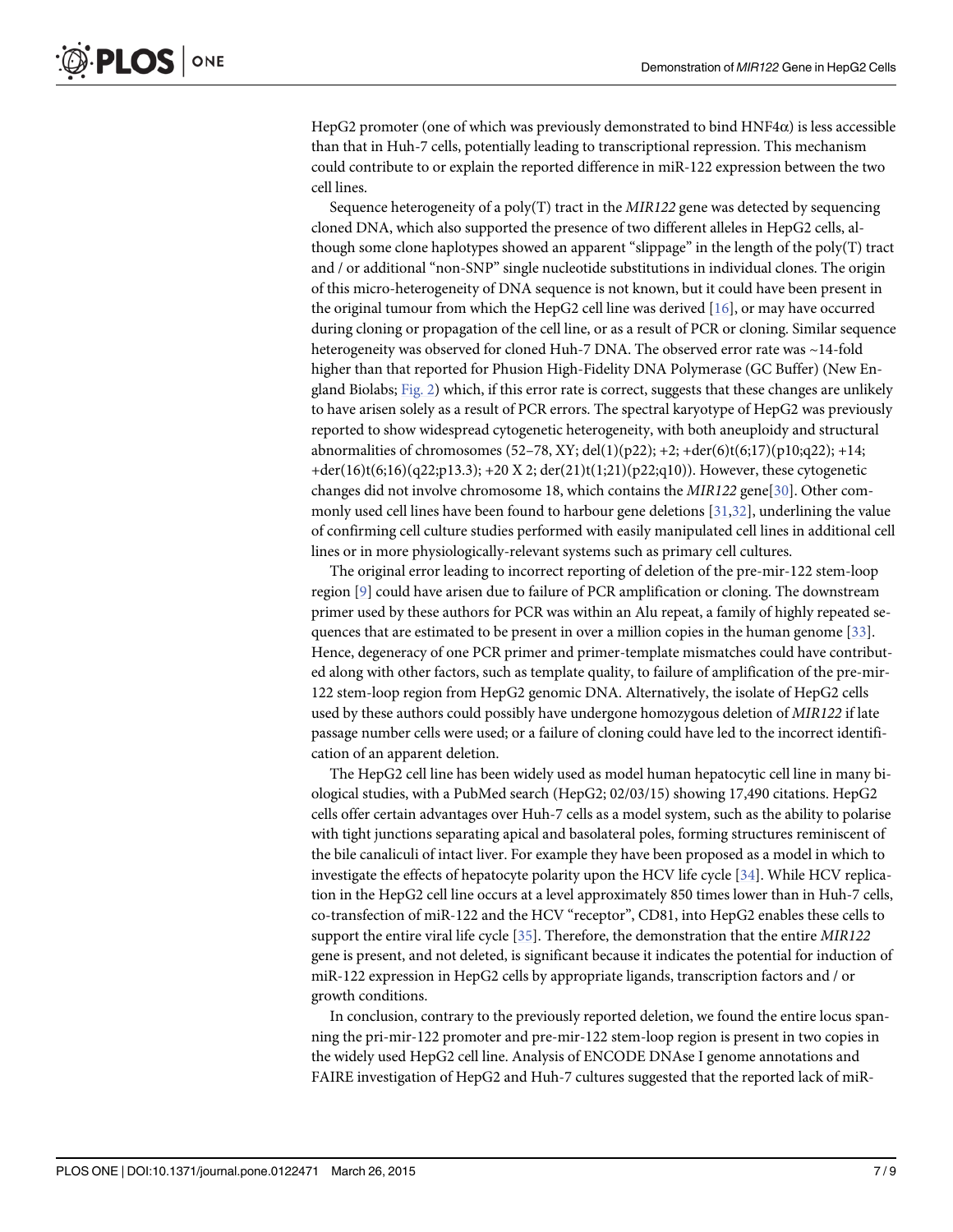<span id="page-7-0"></span>122 expression in HepG2 cells may be related to repression of transcription by a relatively condensed chromatin structure within the pri-mir-122 promoter.

#### Supporting Information

[S1 Table](http://www.plosone.org/article/fetchSingleRepresentation.action?uri=info:doi/10.1371/journal.pone.0122471.s001). Primers used for PCR, sequencing and qPCR. Bp, base pairs; Tm, the melting temperature used for PCR; n/a, not applicable. <sup>a</sup>These previously reported PCR primers were found to be problematic and the downstream primer mapped within an AluJb repeat sequence. (DOCX)

#### Acknowledgments

We thank Dr Clare Selden, UCL (Royal Free Hospital Campus), UK (HepG2-2) and Professor Ann K. Daly, Newcastle University Medical School, UK (HepG2-3), for kindly providing HepG2 validation isolates.

#### Author Contributions

Conceived and designed the experiments: IAYH APW. Performed the experiments: IAYH YF DY AJPS JP APW. Analyzed the data: IAYH YF AZK SEH PJT APW. Wrote the paper: IAYH AZK SEH AJPS JP APW.

#### References

- [1.](#page-1-0) Lagos-Quintana M, Rauhut R, Yalcin A, Meyer J, Lendeckel W, Tuschl T. Identification of tissue-specific micrornas from mouse. Curr Biol. 2002; 12: 735–739. PMID: [12007417](http://www.ncbi.nlm.nih.gov/pubmed/12007417)
- [2.](#page-1-0) Henke JI, Goergen D, Zheng J, Song Y, Schuttler CG, Fehr C, et al. Microrna-122 stimulates translation of hepatitis c virus rna. EMBO J. 2008; 27: 3300–3310. doi: [10.1038/emboj.2008.244](http://dx.doi.org/10.1038/emboj.2008.244) PMID: [19020517](http://www.ncbi.nlm.nih.gov/pubmed/19020517)
- [3.](#page-1-0) Chang J, Nicolas E, Marks D, Sander C, Lerro A, Buendia MA, et al. Mir-122, a mammalian liver-specific microrna, is processed from hcr mrna and may downregulate the high affinity cationic amino acid transporter cat-1. RNA Biol. 2004; 1: 106–113. PMID: [17179747](http://www.ncbi.nlm.nih.gov/pubmed/17179747)
- [4.](#page-1-0) Castoldi M, Vujic Spasic M, Altamura S, Elmen J, Lindow M, Kiss J, et al. The liver-specific microrna mir-122 controls systemic iron homeostasis in mice. J Clin Invest. 2011; 121: 1386–1396. doi: [10.1172/](http://dx.doi.org/10.1172/JCI44883) [JCI44883](http://dx.doi.org/10.1172/JCI44883) PMID: [21364282](http://www.ncbi.nlm.nih.gov/pubmed/21364282)
- 5. Elmen J, Lindow M, Schutz S, Lawrence M, Petri A, Obad S, et al. Lna-mediated microrna silencing in non-human primates. Nature. 2008; 452: 896–899. doi: [10.1038/nature06783](http://dx.doi.org/10.1038/nature06783) PMID: [18368051](http://www.ncbi.nlm.nih.gov/pubmed/18368051)
- 6. Esau C, Davis S, Murray SF, Yu XX, Pandey SK, Pear M, et al. Mir-122 regulation of lipid metabolism revealed by in vivo antisense targeting. Cell Metab. 2006; 3: 87–98. PMID: [16459310](http://www.ncbi.nlm.nih.gov/pubmed/16459310)
- [7.](#page-1-0) Janssen HL, Reesink HW, Lawitz EJ, Zeuzem S, Rodriguez-Torres M, Patel K, et al. Treatment of hcv infection by targeting microrna. N Engl J Med. 2013; 368: 1685–1694. doi: [10.1056/NEJMoa1209026](http://dx.doi.org/10.1056/NEJMoa1209026) PMID: [23534542](http://www.ncbi.nlm.nih.gov/pubmed/23534542)
- [8.](#page-1-0) Bai S, Nasser MW, Wang B, Hsu SH, Datta J, Kutay H, et al. Microrna-122 inhibits tumorigenic properties of hepatocellular carcinoma cells and sensitizes these cells to sorafenib. J Biol Chem. 2009; 284: 32015–32027. doi: [10.1074/jbc.M109.016774](http://dx.doi.org/10.1074/jbc.M109.016774) PMID: [19726678](http://www.ncbi.nlm.nih.gov/pubmed/19726678)
- [9.](#page-1-0) Wu X, Wu S, Tong L, Luan T, Lin L, Lu S, et al. Mir-122 affects the viability and apoptosis of hepatocellular carcinoma cells. Scand J Gastroenterol. 2009; 44: 1332–1339. doi: [10.3109/00365520903215305](http://dx.doi.org/10.3109/00365520903215305) PMID: [19891584](http://www.ncbi.nlm.nih.gov/pubmed/19891584)
- [10.](#page-1-0) Fornari F, Gramantieri L, Giovannini C, Veronese A, Ferracin M, Sabbioni S, et al. Mir-122/cyclin g1 interaction modulates p53 activity and affects doxorubicin sensitivity of human hepatocarcinoma cells. Cancer Res. 2009; 69: 5761–5767. doi: [10.1158/0008-5472.CAN-08-4797](http://dx.doi.org/10.1158/0008-5472.CAN-08-4797) PMID: [19584283](http://www.ncbi.nlm.nih.gov/pubmed/19584283)
- 11. Jopling CL, Yi M, Lancaster AM, Lemon SM, Sarnow P. Modulation of hepatitis c virus rna abundance by a liver-specific microrna. Science. 2005; 309: 1577-1581. PMID: [16141076](http://www.ncbi.nlm.nih.gov/pubmed/16141076)
- 12. Murakami Y, Yasuda T, Saigo K, Urashima T, Toyoda H, Okanoue T, et al. Comprehensive analysis of microrna expression patterns in hepatocellular carcinoma and non-tumorous tissues. Oncogene. 2006; 25: 2537–2545. PMID: [16331254](http://www.ncbi.nlm.nih.gov/pubmed/16331254)